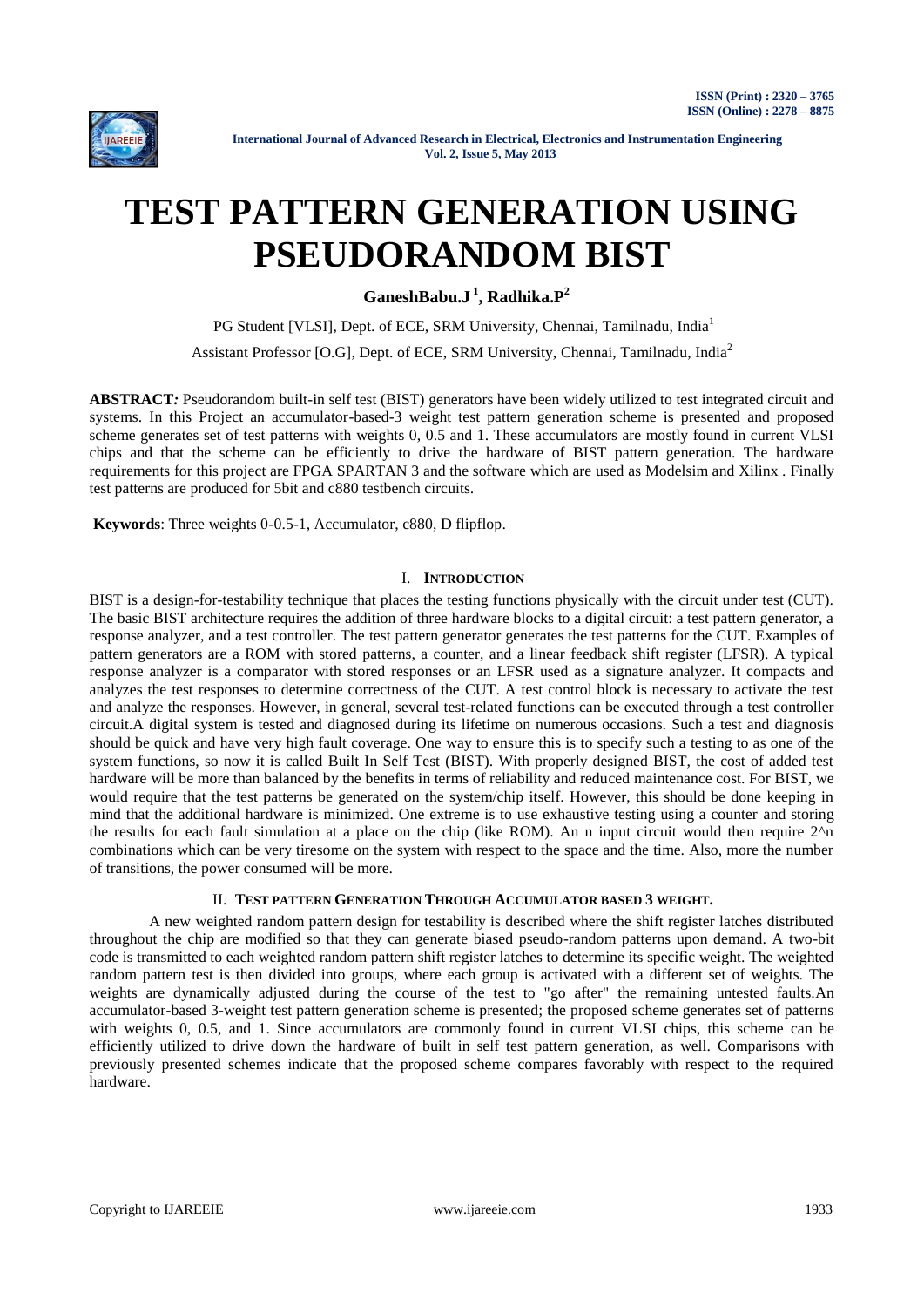



Fig. 1.Test Vectors Generation through A[i].

*OPERATION OF THE CELL:*

- I. For A[i] =1, We give set[i]=1 and reset[i]=0 and hence A[i]=1 and B[i]=0. Then the output is equal to 1,and Cin will be equal to Co. Cin is transferred to the Cout.
- II. For A[i] =0, We give set[i]=0 and reset[i]=1 and hence A[i]=0 and B[i]=1. Then the output is equal to 0, and here Cin is equal to Cout. Cin is transferred to the Cout.
- III. For A[i] = "-", set[i] =0 and reset[i] =0. The D input of the flip-flop of register B is driven by either 1 or 0, depending on the value that will be added to the accumulator inputs in order to generate satisfactorily random patterns to the inputs of the CUT.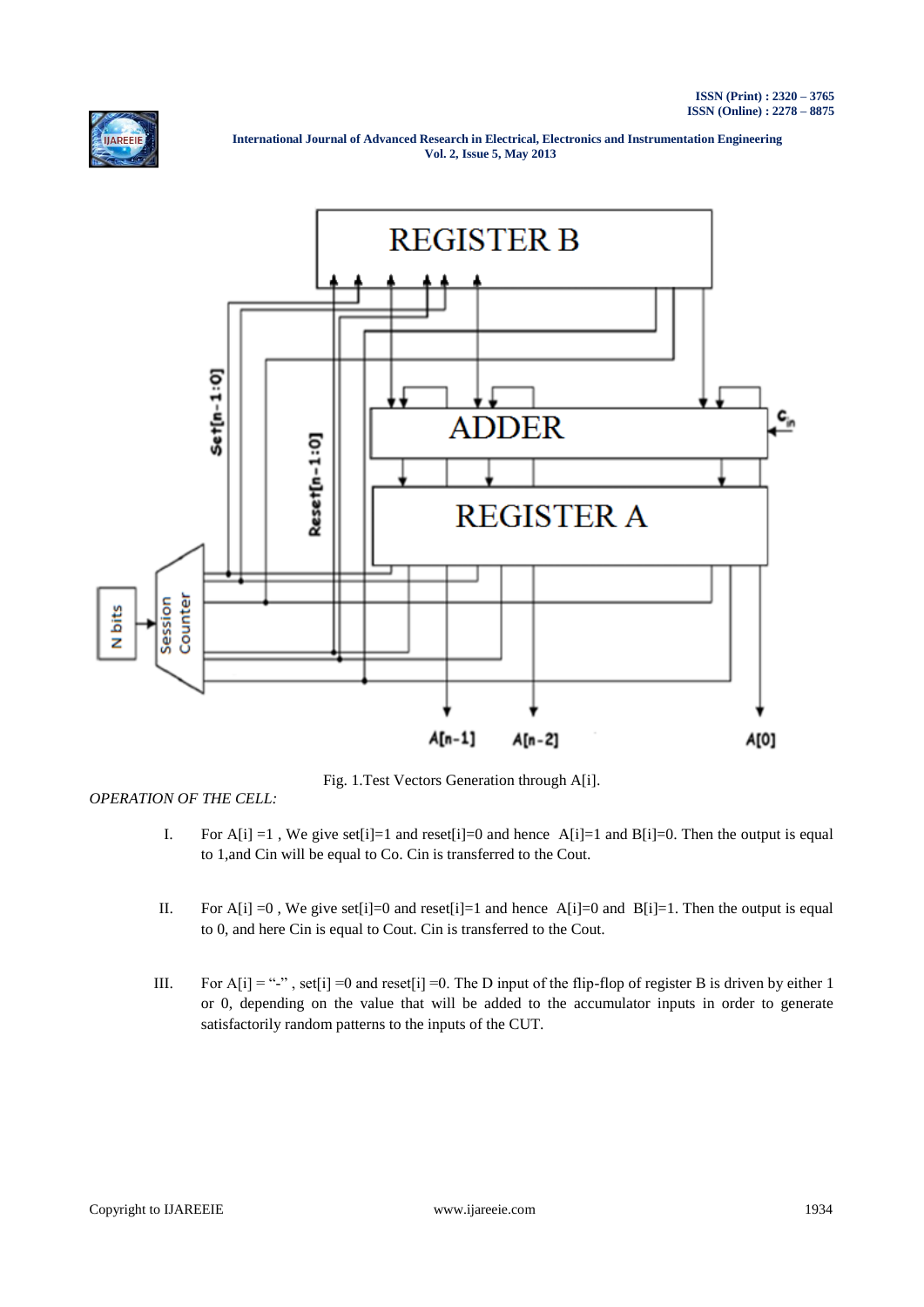

# III. **TEST PATTERNS FOR BENCH MARK C880 CIRCUITS**

#### *C880 BENCH MARK CIRCUIT:*

According to this paper, our future work is to check the performance of the bench mark circuit c880. The Bench mark circuit consists of 60 inputs, 26 outputs, and 383 gates. It's an 8-bit ALU with high level model. The core of this 8-bit ALU is an 8-bit 74283-style adder. To analyse the C880 we have to modify our proposed test pattern architecture. Because C880 consist of 60 inputs but our proposed testing hardware provides of demo test pattern only.



#### *PROPOSED SYSTEM ADVANTAGES:*

- It does not impose any requirements about the design of the adder
- It does not require any modification of the adder.
- Does not affect the operating speed of the adder.

# *PROPOSED SYSTEM APPLICATION:*

- Test to Integrated Circuits and Systems
- BIST Applications

#### IV. **SIMULATION RESULTS**

ModelSim is a simulation tool for hardware design which provides behavioural simulation of a number of languages, i.e., Verilog, VHDL, and System C. Verilog HDL is an industry standard language used to create analog, digital, and mixed-signal circuits. HDL's are languages which are used to describe the functionality of a piece of hardware as opposed to the execution of sequential instructions like that in a regular software application.

Verilog code is generated for this accumulator circuit using 6.4c.Then RTL schematic is produced using XILINK 13.2. These test patterns are implemented in FPGA SPARTAN 3(XC3S400 PQ 208).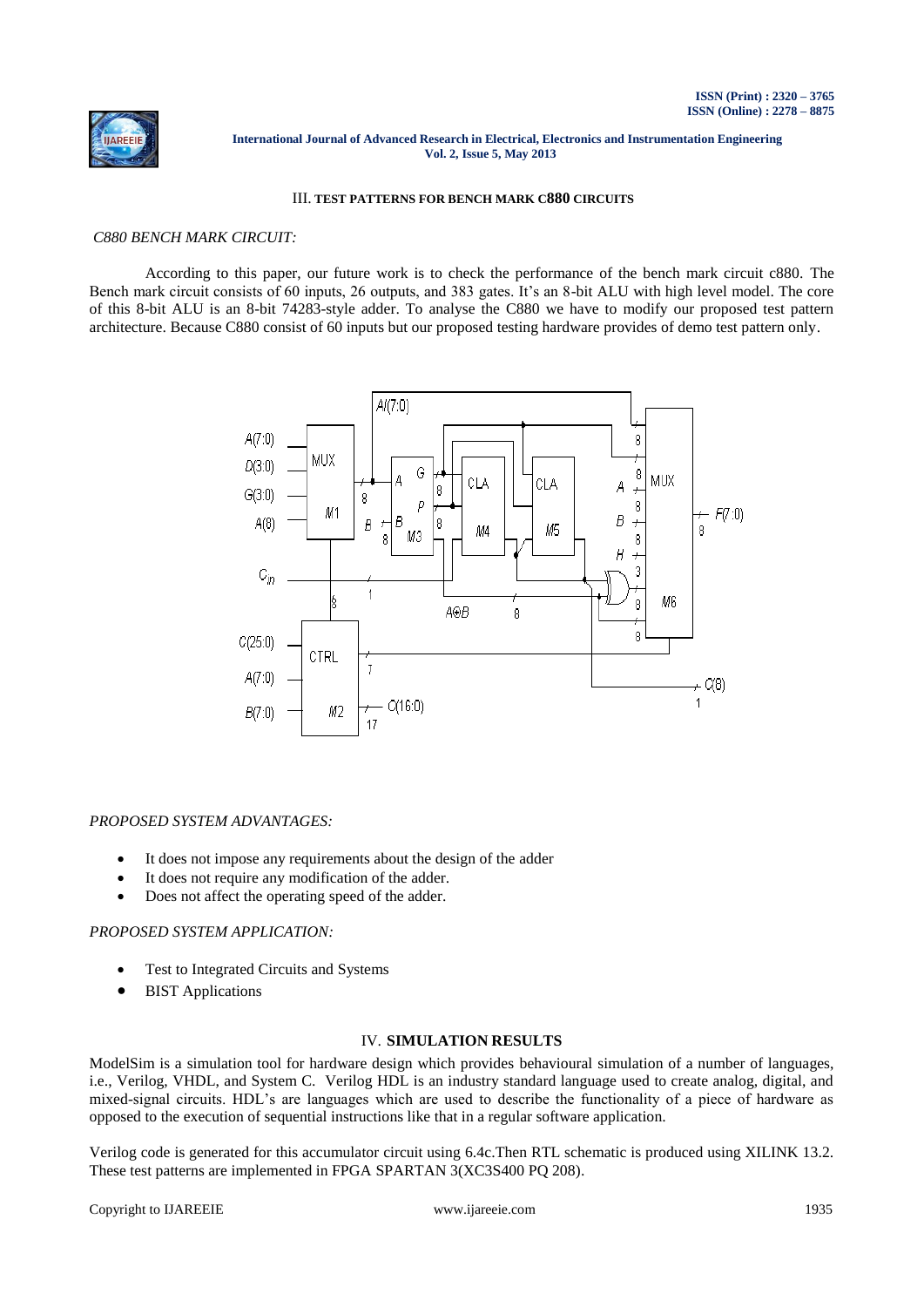



4.1: Generation of 5 bit test patterns



4.2:Output bits of Session Counter in c880 benchmark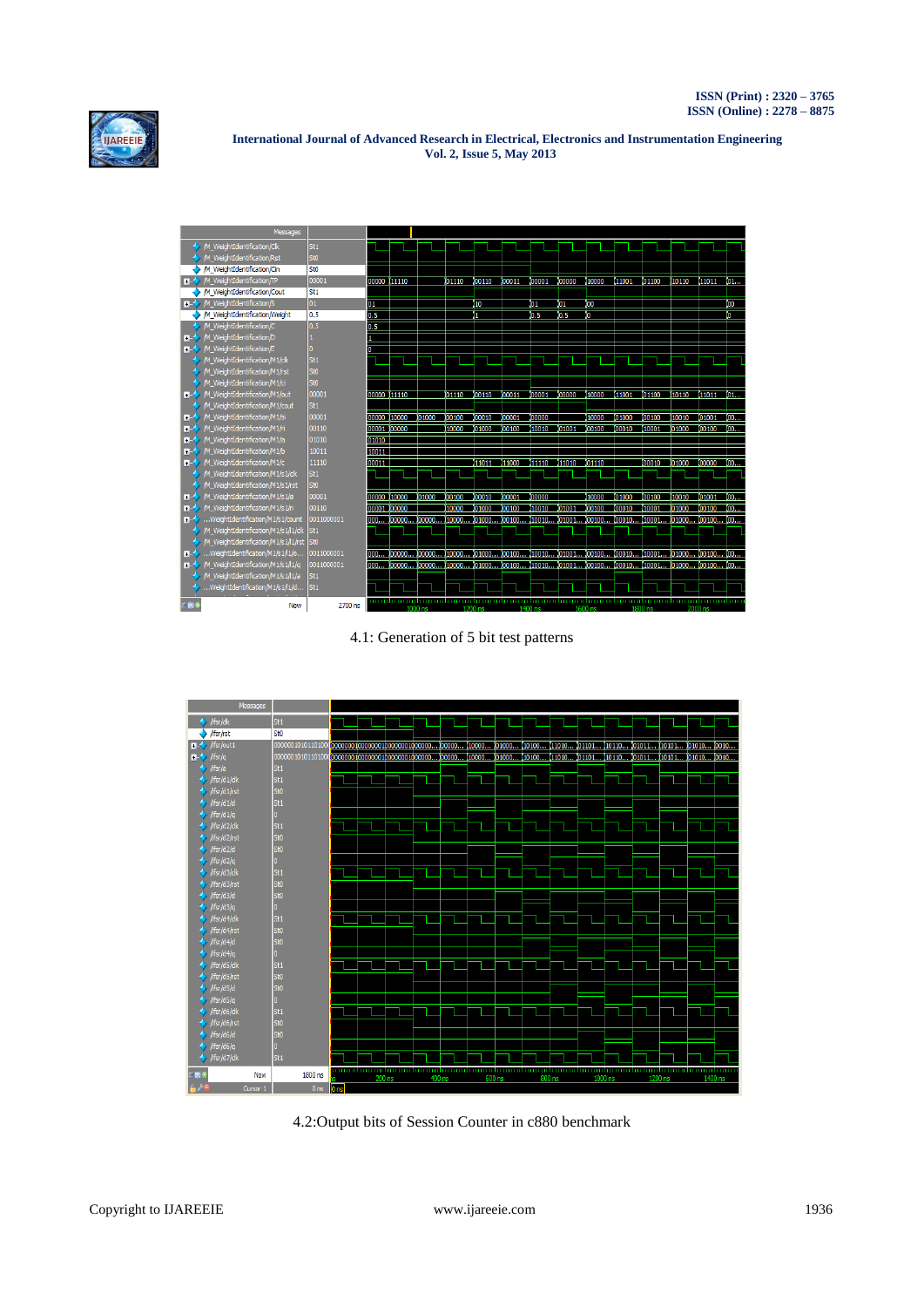



4.3:Test patterns For c880 bench mark Circuits



Fig4.4 RTL schematic view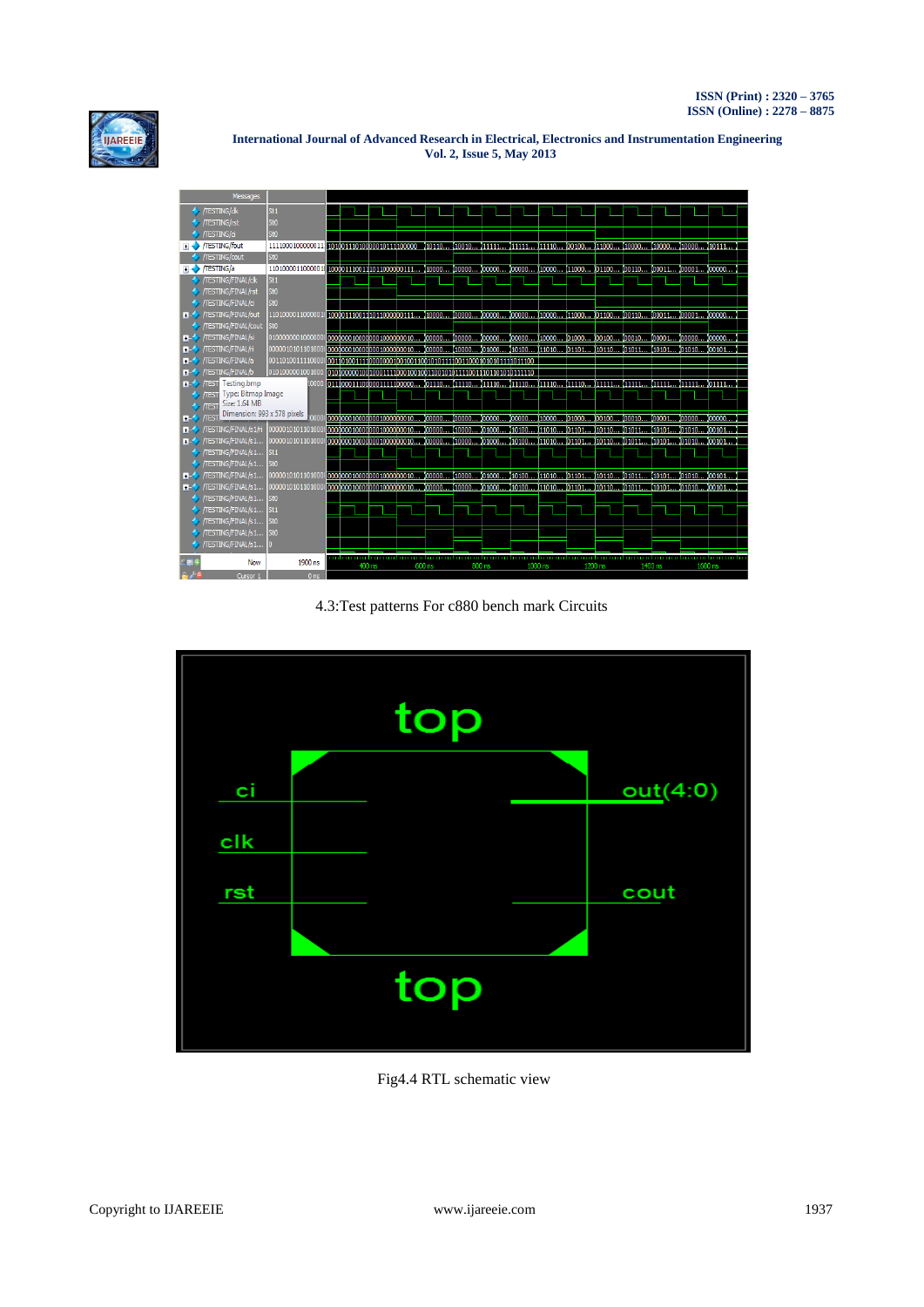



 **International Journal of Advanced Research in Electrical, Electronics and Instrumentation Engineering Vol. 2, Issue 5, May 2013**

Fig 4.4(a) Expanded RTL of 4.1



4.5: Technology View